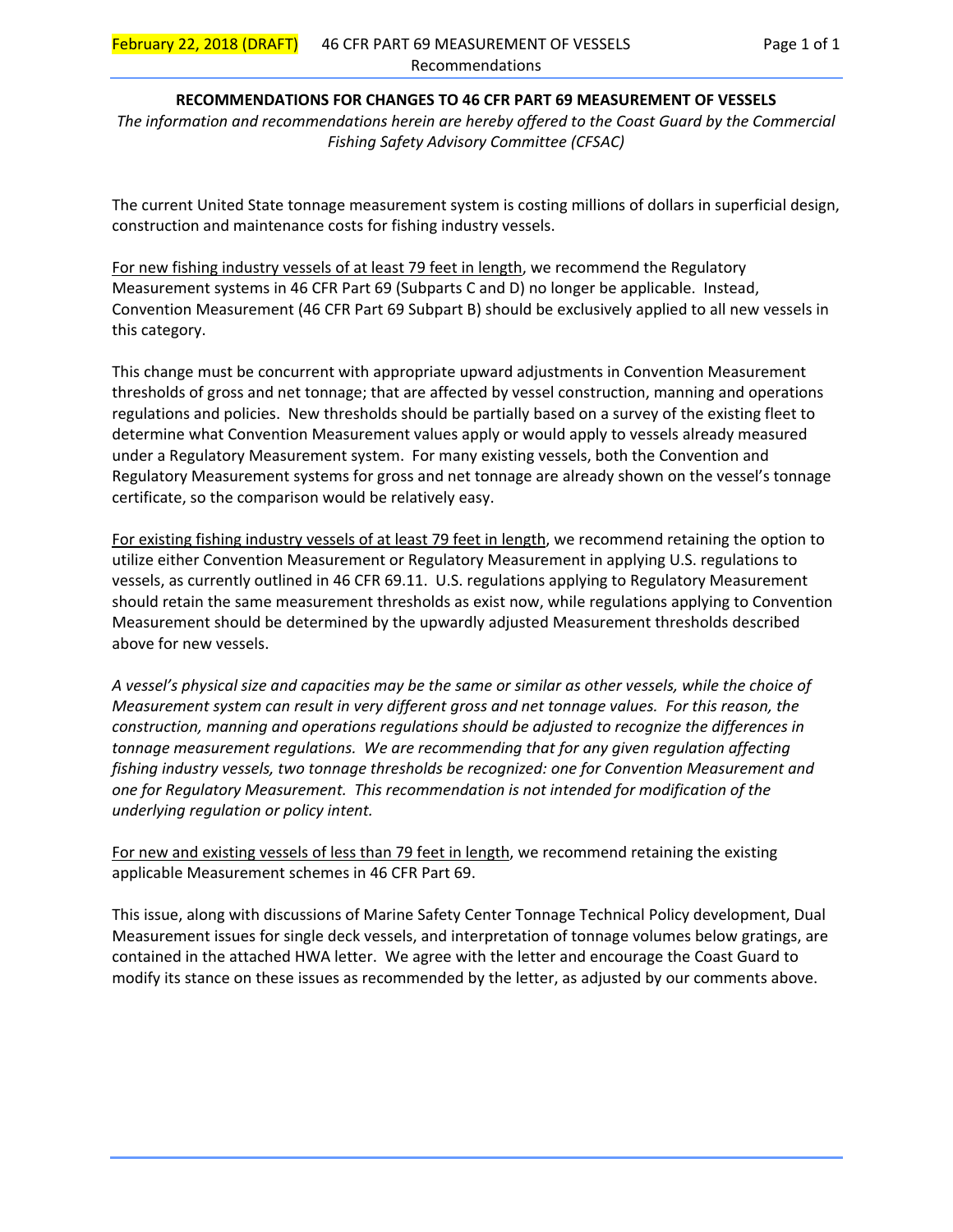

# **Hockema & Whalen Associates**

**Naval Architects Marine Engineers Electrical Engineers** 

September 11, 2017 82 FR 26632 and 31545 (**LTR1**)

Docket Management Facility U.S. Department of Homeland Security (Submitted via website: www.regulations.gov)

- Subj.: **Evaluation of Existing Coast Guard Regulations, Guidance Documents, Interpretive Documents, and Collections of Information (Docket No. USCG‐2017‐0480)** HWA Comments Applicable to Tonnage Measurement
- s Applicable to Tonnage Measurement<br>
Evaluation of Existing Coast Guard Regulations, Guidance Documer<br>
d Collections of Information<br>
Extension of Comment Period for 82 FR 26632<br>
Convention on Tonnage Measurement of Ships, Ref.: a) 82 FR 26632, Evaluation of Existing Coast Guard Regulations, Guidance Documents, Interpretive Documents, and Collections of Information b) 82 FR 31545, Extension of Comment Period for 82 FR 26632 c) International Convention on Tonnage Measurement of Ships, 1969 d) TM.5‐Circ. 6, "Unified Interpretations Relating to the International Convention on Tonnage Measurements of Ships, 1969" e) Marine Safety Center Technical Note (MTN) 01‐99, Change 8, Tonnage Technical Policy f) USCG Letter 16717 dated April 12, 2013, "Appeal of Decision on Dual Measurement System; Denial of" g) USCG Marine Board of Investigation Report 16732/01HQS91, Marine Casualty Report for the F/V ALEUTIAN ENTERPRISE, dated 7 April 1991 h) MSC Letter Serial C3-1701169 dated May 23, 2017, "Raised Working Deck Spaces"

Dear Sir or Madam,

References (a) and (b) requested comments on Coast Guard regulations, guidance documents, and interpretative documents that we believe should be repealed, replaced, or modified. In addition, the Coast Guard requested comments on USCG approved collections of information, regardless of whether the collection is associated with a regulation. This action is in response to Executive Orders 13771, Reducing Regulation and Controlling Regulatory Costs; 13777, Enforcing the Regulatory Reform Agenda; and 13783, Promoting Energy Independence and Economic Growth. Reference (a) requested comments on regulations and documents that:

- Eliminate jobs, or inhibit job creation;
- Are outdated, unnecessary, or ineffective;
- Impose costs that exceed benefits;
- Create a serious inconsistency or otherwise interfere with regulatory reform initiatives and policies;
- Are inconsistent with the requirements of section 515 of the Treasury and General Government Appropriations Act, 2001 (44 U.S.C. 3516 note), or the guidance issued pursuant to that provision, in particular those regulations that rely in whole or in part on data, information, or methods that are not publicly available or that are insufficiently transparent to meet the standard of reproducibility; or
- Derive from or implement Executive Orders or other Presidential directives that have been subsequently rescinded or substantially modified.

The following comments concentrate on issues related to tonnage measurement (46 CFR Part 69) and its impact on regulations and documents that we believe fall in the categories noted above.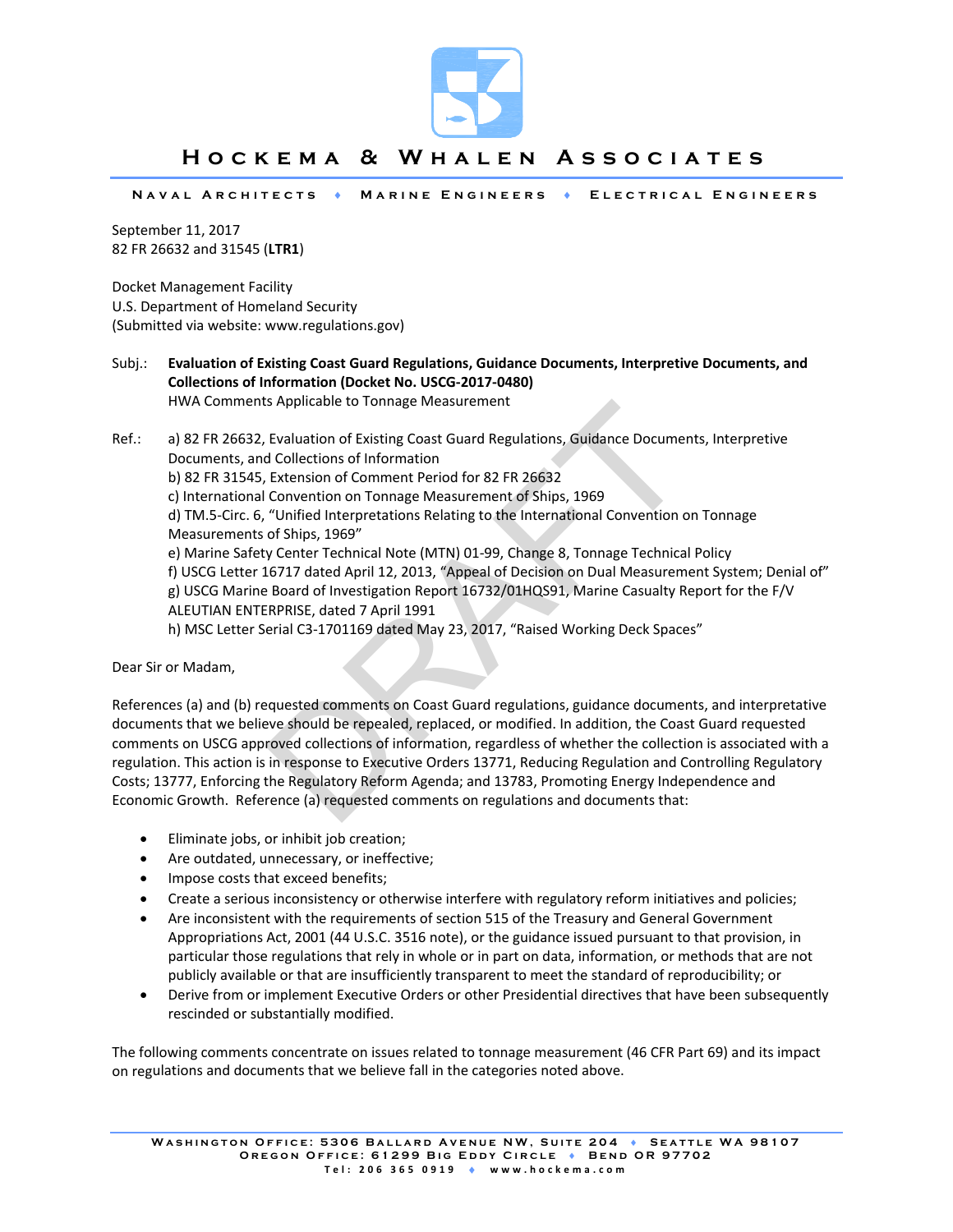## **Implementation of Convention Tonnage Thresholds in Regulations**

There are effectively two types of tonnage measurement used for U.S. flag vessels: Convention and regulatory. Convention tonnage (46 CFR Part 69 Subpart B) determines tonnage in accordance with Reference (c), further interpreted by Reference (d) and is an international standard for tonnage measurement. Regulatory tonnage can be determined using three systems: Standard (46 CFR Subpart C); Dual (46 CFR Subpart D) and Simplified (46 CFR Subpart E). Each of the regulatory systems have interesting quirks and usefulness for certain vessels. For this comment, we will concentrate on the differences between Convention and Standard tonnage measurement and their impact on regulations.

Much of the regulatory burden in the CFR, with some limited exceptions, is based on regulatory tonnage thresholds. The reason behind this is that many laws and regulations were developed before Reference (c) was issued, and tonnage thresholds in regulation are generally based on regulatory tonnage measurement. While a vessel owner can choose what system to measure his vessel under, for most vessels, measured Convention tonnage is higher than regulatory tonnage. This results in a system where many vessels are measured both under Convention and regulatory systems. The Convention measurement is utilized for regulations requiring it (typically pollution prevention and other regulations determined by international agreements) and regulatory measurement is used for most other U.S. regulations.

To minimize regulatory tonnage measurement, clever designers have come up with many "innovations" to reduce the measured Standard tonnage of vessels. These include tonnage framing in the hull of the vessel and tonnage openings above the main deck to reduce measured tonnage. These "innovations" provide no benefit to the vessel owner except to reduce regulatory tonnage. In fact, the increased framing adds unnecessary structural weight; tonnage openings can compromise safety due to impacts on the watertight envelope of the vessel if they are not maintained correctly; and both tonnage framing and tonnage openings can compromise the overall arrangement of the vessel in a negative way. But we continue to add these features simply to reduce regulatory tonnage.

The Coast Guard could fix this. In fact, the Coast Guard has already done so for Offshore Supply Vessels subject to 46 CFR Subchapter L – in 1997. However, to our knowledge any further extension of Convention tonnage thresholds into other types of vessels has not happened.

dother regulations determined by international agreements) and re<br>
S. regulations.<br>
S. regulations.<br>
Connage measurement, clever designers have come up with many "<br>
tonnage of vessels. These include tonnage framing in the We recommend in the strongest terms that the Coast Guard immediately, with industry input, begin the implementation of Convention tonnage thresholds in vessel and personnel regulations, as the U.S. Code allows the Coast Guard some latitude in developing alternative tonnage thresholds. Tug, fishing vessel and passenger vessel owners would greatly benefit from this change in new construction projects by not having to install arcane tonnage framing and tonnage openings. These do nothing more than add to the cost (both initial and lifetime) of a vessel simply to get regulatory tonnage below a historic threshold determined many years ago. Adjusting the regulatory thresholds to equivalent Convention measurement will save a lot of money and trouble.

As naval architects, we derive a surprisingly large amount of our income from designing vessels to comply with regulatory tonnage thresholds. However, we would gladly sacrifice this income to provide our clients with a better product.

#### **Development and Modification of USCG Marine Safety Center (MSC) Tonnage Technical Policy**

While specific tonnage regulatory basis is contained in 46 CFR Part 69, Measurement of Vessels, the Marine Safety Center also uses the "Tonnage Technical Policy" (Reference [e]) to interpret the regulations in Part 69. Reference (e) notes clearly through a disclaimer that it "is not a substitute for the applicable legal requirements, nor is it in itself a regulation. It is not intended to, nor does it impose legally binding requirements on any party, including the Coast Guard, other Federal agencies, the States, or the regulated community." However, the reality is that any document used to interpret regulation eventually becomes a backstop for the regulatory text. Our concern is that Reference (e) is often updated with minimal or no industry input and sometimes changes long‐ standing interpretations of regulation without adequate industry input. We highly recommend that MSC modify their updating policy for Reference (e) to include significant industry input prior to issue, possibly even though the Federal Register process.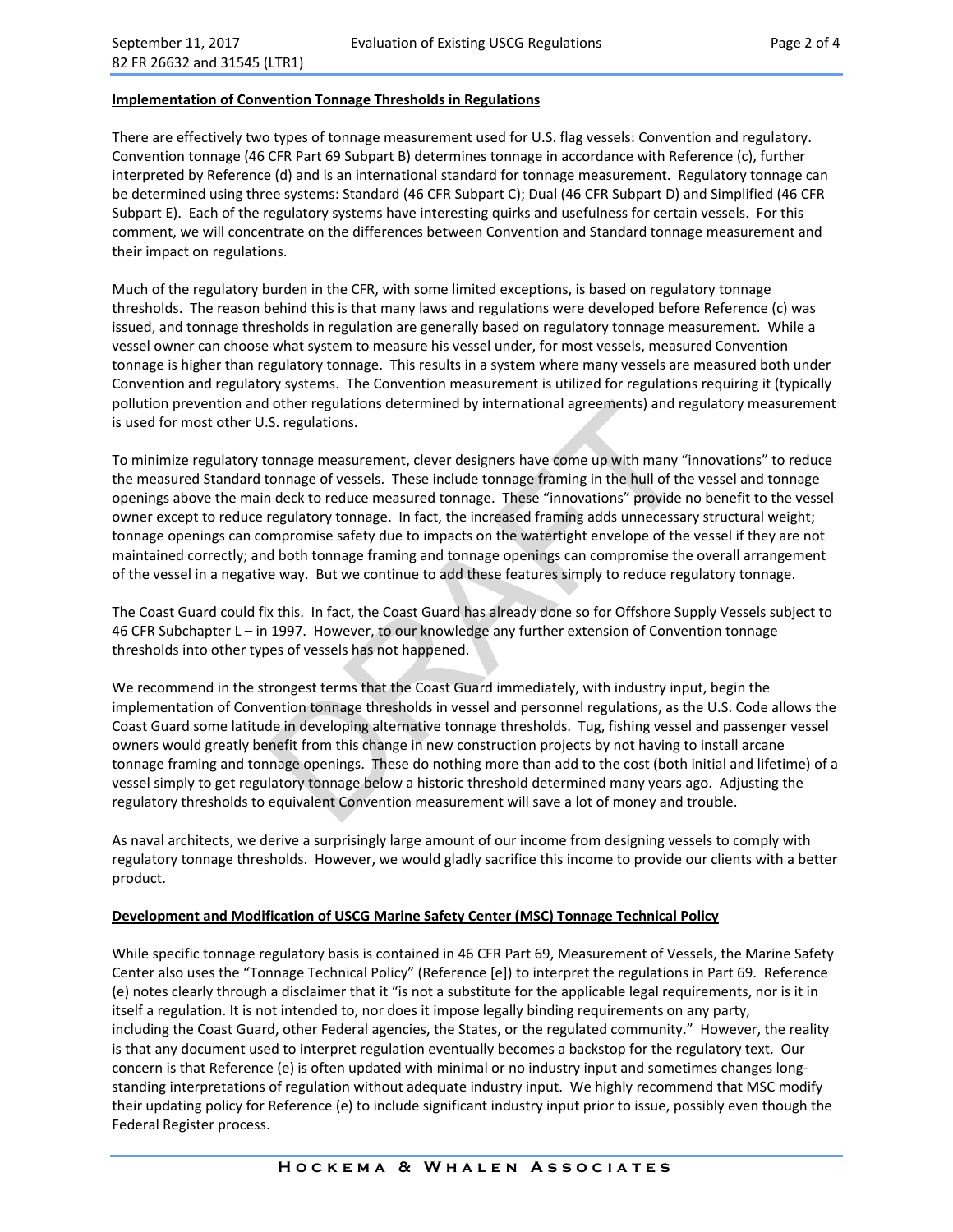### **Dual Tonnage for Single Deck Vessels**

In 2012, we discovered that MSC had changed a long-standing interpretation on dual tonnage measurement that impacted several vessels that we were working on. To simplify, MSC interpreted that for single deck vessels with a forecastle, the "uppermost complete deck" had to be treated as stepped at the forecastle bulkhead. Because the dual system only allows spaces utilized for stores and dry cargo to be exempted when they are located above the uppermost complete deck instead of open structure as allowed in Subpart C, the interpretation did not allow spaces within the forecastle space to be exempted accordingly. We noted precedent (to no avail) that many single deck fishing vessels had been measured assuming a previous longstanding interpretation that allowed spaces in the forecastle to be exempted as stores and dry cargo. After a long appeal process, Reference (f) denied our appeal in this matter. Further documentation can be provided on request.

Based on our review of available information, it was apparent that the intent of the Coast Guard at the time of the implementation of the dual tonnage system was to reduce or eliminate the use of tonnage openings for safety reasons. The Coast Guard also historically extended the dual tonnage system to single deck vessels as we have documented above. The denial of our appeal in Reference (f) eliminated our effective use of dual tonnage measurement on a single deck vessel. We feel that this is counter to the Coast Guard's original intent of increasing safety for these vessels by effectively trading open superstructure exemptions for dry cargo and stores exemptions.

denial of our appeal in Reference (f) eliminated our effective use of edeck vessel. We feel that this is counter to the Coast Guard's original dy effectively trading open superstructure exemptions for dry cargo on anage be To maintain regulatory tonnage below thresholds, we now need to utilize the Subpart C system for these types of vessels. This results in the continued use of tonnage openings to minimize gross tonnage instead of receiving exemptions for stores and dry cargo under the dual system. The use of tonnage openings results in a decrease in safety and an increased cost of maintenance to vessel owners. We also note that in Reference (g), the USCG Board of Investigation specifically recommended the use of the dual tonnage system for fishing industry vessels. As noted in the report:

*"The Coast Guard should encourage the use of the Dual Tonnage Measurement System on fishing industry vessels when exempt superstructure spaces are desired. When the dual tonnage system is used and a single tonnage is assigned according to 46 CFR 69.175(c), spaces immediately above the freeboard deck may be omitted from tonnage provided a tonnage mark is located at the level of the uppermost part of the load line grid. Tonnage openings that are susceptible to damage, leaking, and blocking would not be necessary."* 

The Commandant concurred with this recommendation. Unfortunately, the interpretation made in 2012‐2013 noted above prevents the use of the dual tonnage system on single deck fishing vessels. We strongly recommend that the Coast Guard revisit this interpretation as soon as possible.

Another alternative: implement Convention tonnage thresholds in regulation and eliminate (or minimize) the use of regulatory tonnage (see above).

#### **Interpretation of Tonnage Volumes Below Gratings**

In late 2016, we assisted in the tonnage measurement of a single deck fishing vessel. At the time of the measurement, we received a unique interpretation about volume below deck gratings that increased the Convention and regulatory measurement of the vessel. Fortunately, the vessel measured below tonnage thresholds even including the additional 10+ gross tons of volume, but this would not be the case for many vessels.

The vessel, and hundreds of other West Coast and Alaska fishing vessels, is fitted with a wooden grating installed on a framework above the actual steel main deck. The grating is non-tight with clear space (approximately  $\frac{1}{2}$ ) between deck boards; any water on deck flows through the non-tight grating to the steel deck. The deck grating prevents damage to the existing steel deck from fishing gear as well as providing a safer work surface for the crew, as it provides better grip than painted steel. It also provides additional safety since the deck grating prevents water from boarding seas from washing over the feet of the crew. The height of the grating varies but is normally